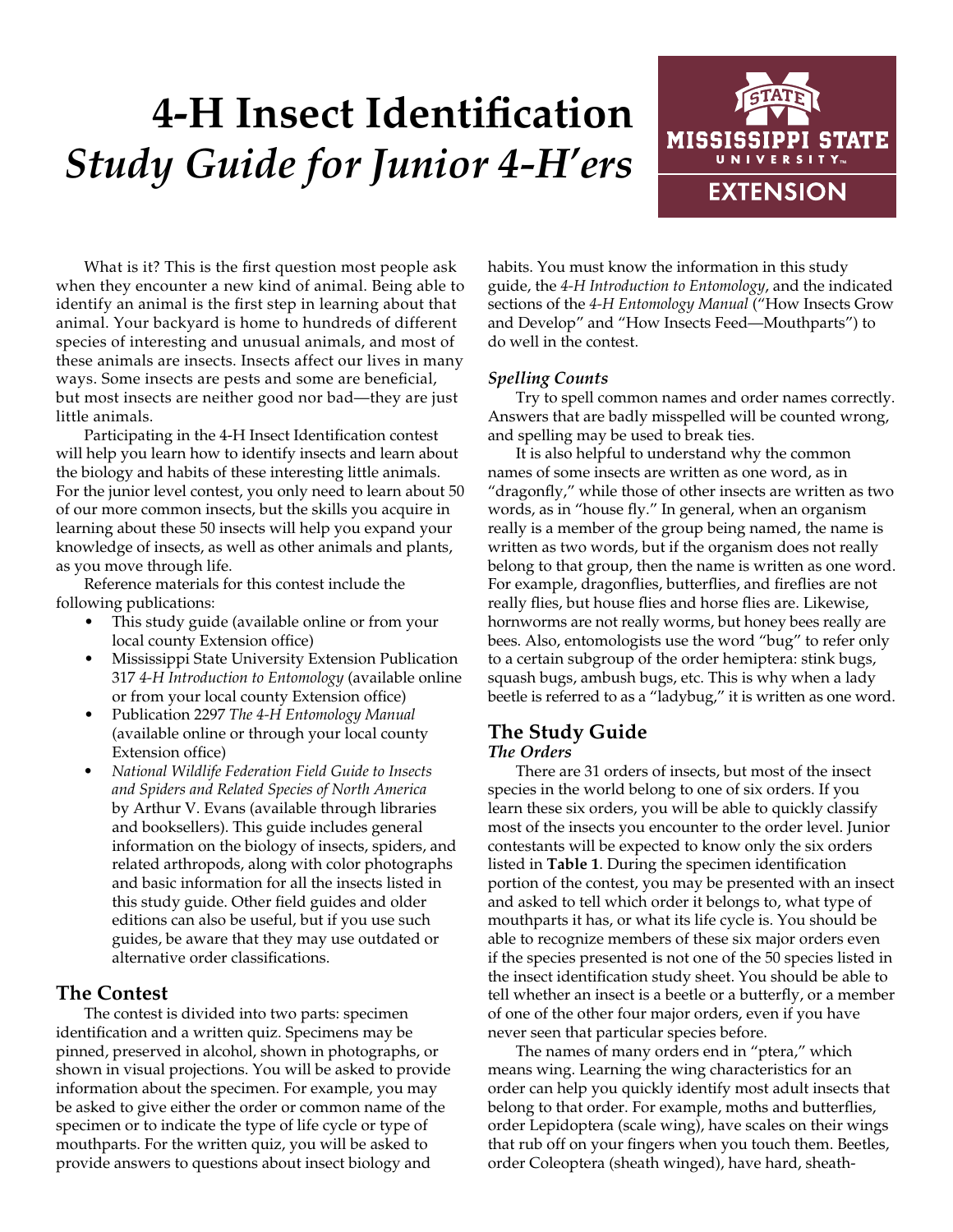#### **Table 1. Major orders of insects.**

| Order                                                                                                                                                                    | <b>Members</b>                                                         | Life Cycle | <b>Type Mouthparts</b>                            |  |  |
|--------------------------------------------------------------------------------------------------------------------------------------------------------------------------|------------------------------------------------------------------------|------------|---------------------------------------------------|--|--|
| Coleoptera                                                                                                                                                               | <b>beetles</b>                                                         | Complete   | chewing                                           |  |  |
| Lepidoptera                                                                                                                                                              | butterflies and moths                                                  | Complete   | chewing (caterpillars), siphoning (adults)        |  |  |
| Diptera                                                                                                                                                                  | flies                                                                  | Complete   | chewing (immatures), sucking or sponging (adults) |  |  |
| Hymenoptera                                                                                                                                                              | ants, bees, and wasps                                                  | Complete   | chewing or chewing & sucking                      |  |  |
| Hemiptera <sup>2</sup>                                                                                                                                                   | true bugs, cicadas, leafhoppers, fulgorids, aphids, whiteflies, scales | Gradual    | piercing/sucking                                  |  |  |
| Orthoptera                                                                                                                                                               | crickets and grasshoppers                                              | Gradual    | chewing                                           |  |  |
| <sup>1</sup> There are 31 different orders of insects, but most insects belong to one of the six major orders. Junior contestants should know the key characteristics of |                                                                        |            |                                                   |  |  |

these six major orders and be able to identify specimens that belong to these orders. 2Earlier books divide the hemiptera into two orders: Hemiptera (true bugs) and Homoptera (cicadas, leafhoppers, fulgorids, aphids, whiteflies, and scales).

like front wings. See the appropriate pages in the *4-H Entomology Manual* and in the front of the *National Wildlife Federation Field Guide* for more details about insect orders.

Learning the orders is the key to learning entomology because insects that belong to the same order share many common traits. In particular, they all have the same type of life cycle and the same type of mouthparts. Once you know which order an insect belongs to, you know a lot of other information about that insect. For example, flies are in the order Diptera, and all Diptera have a complete life cycle, and adult flies have sucking or sponging mouthparts. All Hemiptera have a gradual life cycle and have sucking mouthparts as adults and as nymphs.

Knowing the orders really is the key to knowing insects! You do not have to memorize the type of mouthparts and life cycle for each individual species. You just have to know what order it is in and what type of life cycle and mouthparts are characteristic of that order.

## *Study List*

The following study list contains the common names of 50 insects and related arthropods. While some of these names refer to a specific insect, most are names for groups of insects, and there may be dozens, even hundreds, of different species within the group. For example, head louse, monarch butterfly, bean leaf beetle, and cicada killer are common names for specific insects, but termite, lady beetle, mosquito, and longhorn beetle are names for groups of insects. There are several different species of termites, dozens of different species of lady beetles and mosquitoes, and hundreds of different species of longhorn beetles.

In cases where the listed name represents a group of insects, you are not expected to be able to identify individual species within the groups. However, you should be familiar enough with the characteristics of the listed group to be able to identify a member of the group regardless of which particular species is presented. For example, whether presented with a specimen of a cottonwood borer, a locust borer, or an ivory-marked beetle, you should be able to identify the specimen as a longhorn beetle. This is much like being able to identify a cookie when you see one even though you may not know exactly what kind of cookie it is.

Most specimens presented in the contest will be species that are illustrated in *National Wildlife Federation*  *Field Guide to Insects and Spiders and Related Species of North America* by Arthur V. Evans. Refer to the field guide to become familiar with the listed insects.

## *Insect Life Cycles*

In the insect world, the process of development is referred to as metamorphosis, meaning change in form or appearance. We may simply refer to this change as the life cycle. There are three basic types of insect life cycles that you will need to know. These are (1) gradual, (2) complete, and (3) ametabolous (without metamorphosis).

Insects with a gradual life cycle go through three stages of development: egg, nymph, and adult. Some insects with this type of development are cockroaches, crickets, stink bugs, and chinch bugs. Many aquatic insects, such as dragonflies, mayflies, caddisflies, and stoneflies have a special type of life cycle that is sometimes referred to as incomplete metamorphosis, but we still refer to it as gradual for the purpose of this study guide and contest.

Insects with a complete life cycle have four stages of development: egg, larva, pupa, and adult. There is a great difference between the immature stages and adults. The larval stage is very active and in many cases is the damaging stage. The pupal stage is the inactive, or resting, stage. Some common insects with this type of development are beetles, butterflies, moths, bees, wasps, and flies.

The third type of development is ametabolous (without metamorphosis). Insects with this type of life cycle never develop wings—the young look just like the adults in every respect. Young insects molt and grow, but their appearance never changes.

See the section on "How Insects Grow and Develop" in the *4-H Entomology Manual* for more information on insect metamorphosis.

## *Insect Mouthparts*

All insects do not feed in the same way. Some feed on plants by eating the leaves or by boring through fruit, stems, or trunks. Others feed on plants by sucking sap, and still others feed on animals by sucking blood. Moths and butterflies use siphoning mouthparts to suck nectar from flowers through a long, thin proboscis. Some flies have sponging/sucking type mouthparts, and some adult insects do not have working mouthparts at all because they do not live very long and do not feed as adults. Knowing what type of mouthparts an insect has can help you know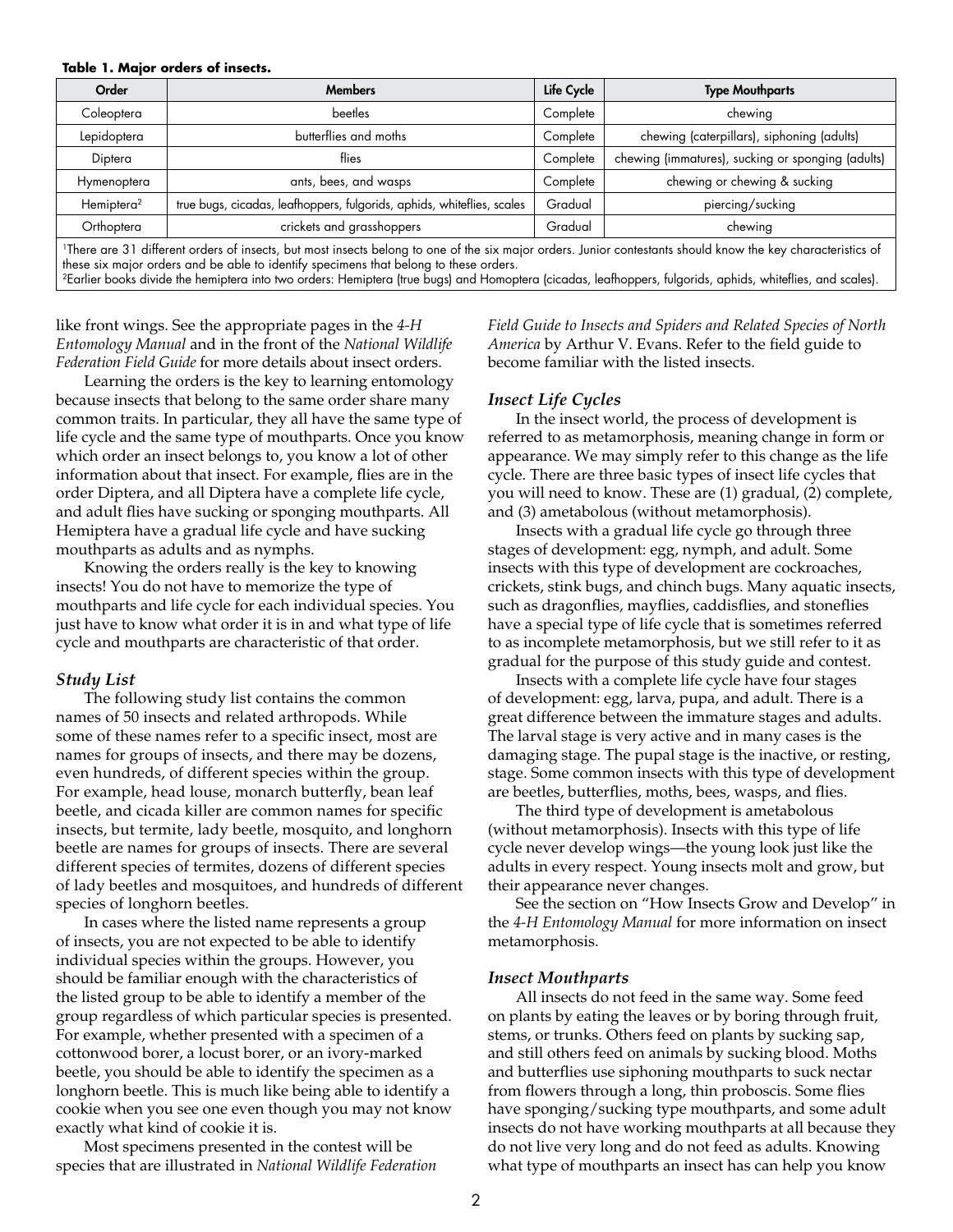what type of damage it will cause, and, if it is a pest insect, can even help determine which kinds of control will work best. For purposes of this contest, we will refer to the following five types of mouthparts:

- **1. Chewing (C)**—Distinguished by a pair of strong mandibles and a smaller pair of maxillae. Characteristic of beetles, caterpillars, and several other orders.
- **2. Piercing/sucking (P/S)**—Distinguished by an elongate, hollow proboscis used to pierce the plant, animal, or insect being fed upon and suck up sap or blood. Characteristic of the hemiptera and many flies, such as mosquitoes.
- **3. Chewing and sucking (C&S)**—Distinguished by having chewing mandibles as well as other mouthparts modified for sucking. Characteristic of bees.
- **4. Sponging (SP)**—Distinguished by a hollow proboscis with an enlarged sponge-like structure at the end. Characteristic of house flies and some other flies.

**5. Siphoning (SIP)**—Distinguished by a long, hollow proboscis that is usually rolled up when not in use. Characteristic of adult moths and butterflies.

See the information on "How Insects Feed— Mouthparts" in the *4-H Entomology Manual* for more information on insect mouthparts and how insects feed.

Be aware that some insects have one type of mouthparts as immatures and a completely different type of mouthparts as adults. For example, moths and butterflies have chewing mouthparts as immatures and siphoning mouthparts as adults. Also be aware that some insects have unusual mouthparts that do not fit any of the above categories. For example, immature lacewings and some predatory beetles have hollow mandibles through which they suck the blood of their insect prey. Head lice have sucking mouthparts, but they are not like the piercing/sucking mouthparts of a bed bug. The sucking mouthparts of spiders, ticks, and mites do not fit any of the above categories exactly.

| <b>Insect Identification Study Sheet for Juniors</b> |              |                                  |            |                   |                                                                            |  |  |  |
|------------------------------------------------------|--------------|----------------------------------|------------|-------------------|----------------------------------------------------------------------------|--|--|--|
| Insect*                                              | Order**      | <b>Host</b>                      | Life Cycle | <b>Mouthparts</b> | <b>Interesting Facts</b>                                                   |  |  |  |
| ambush bug                                           | Hemiptera    | predator                         | Gradual    | P/S               | These are "sit and wait" predators.                                        |  |  |  |
| aphid                                                | Hemiptera    | succulent plants                 | Gradual    | P/S               | Females usually give birth to live young.                                  |  |  |  |
| bed bug                                              | Hemiptera    | people                           | Gradual    | P/S               | Bed bugs are becoming more common.                                         |  |  |  |
| black swallowtail butterfly                          | Lepidoptera  | parsley, fennel, and dill (i)    | Complete   | $C$ (i)           | Caterpillars are sometimes called parsley-<br>worms.                       |  |  |  |
| black widow spider                                   | Araneae      | predator                         | Gradual    | sucking           | Bite is venomous to people but rarely fatal.                               |  |  |  |
| bumble bee                                           | Hymenoptera  | feeds on pollen and nectar       | Complete   | S/C               | They nest in ground and store honey in honey<br>pots.                      |  |  |  |
| cicada                                               | Hemiptera    | roots of trees (i)               | Gradual    | P/S               | Some species have a 13-year life cycle.                                    |  |  |  |
| cicada killer                                        | Hymenoptera  | cicadas                          | Complete   | C                 | This is our largest wasp.                                                  |  |  |  |
| cockroach                                            | Blattodea    | food products                    | Gradual    | C                 | Egg case is called an ootheca.                                             |  |  |  |
| Colorado potato beetle                               | Coleoptera   | potatoes and eggplant            | Complete   | $\mathsf{C}$      | Larvae and adults both feed on leaves.                                     |  |  |  |
| crane fly                                            | Diptera      | grass roots (i)                  | Complete   | $C$ (i)           | Adults do not feed.                                                        |  |  |  |
| cucumber beetle, 12-spotted                          | Coleoptera   | general garden feeder            | Complete   | C                 | Grubs are known as southern corn rootworms.                                |  |  |  |
| dragonfly                                            | Odonata      | predator                         | Gradual    | C                 | The immatures, or niads, are aquatic predators.                            |  |  |  |
| earwig                                               | Dermaptera   | predator                         | Gradual    | C                 | Pinchers catch prey.                                                       |  |  |  |
| eyed click beetle                                    | Coleoptera   | predator                         | Complete   | C                 | These beetles feed on larvae of wood-boring<br>beetles.                    |  |  |  |
| field cricket                                        | Orthoptera   | plant feeder                     | Gradual    | C                 | Males use structures on their wings to produce<br>songs.                   |  |  |  |
| firefly                                              | Coleoptera   | predator                         | Complete   | C                 | Adults and larvae produce a cold light.                                    |  |  |  |
| flea                                                 | Siphonaptera | blood of mammals                 | Complete   | P/S               | Larvae develop in bedding of host. Adults live<br>on hosts, feed on blood. |  |  |  |
| grasshopper                                          | Orthoptera   | general feeders                  | Gradual    | C                 | Eggs are deposited in cells in soil.                                       |  |  |  |
| green lacewing                                       | Neuroptera   | predator (i)                     | Complete   | C                 | Eggs are laid on a stalk.                                                  |  |  |  |
| head louse                                           | Phthiraptera | people                           | Gradual    | sucking           | Eggs, called "nits," are attached to the base of<br>a strand of hair.      |  |  |  |
| honey bee                                            | Hymenoptera  | feeds on pollen and nectar       | Complete   | C&S               | The honey bee converts nectar to honey.                                    |  |  |  |
| horned passalus                                      | Coleoptera   | decaying logs                    | Complete   | C                 | Adults and larvae communicate with squeak-<br>ing sounds.                  |  |  |  |
| house fly                                            | Diptera      | food, garbage, and<br>manure (i) | Complete   | <b>SP</b>         | House flies only live near humans.                                         |  |  |  |